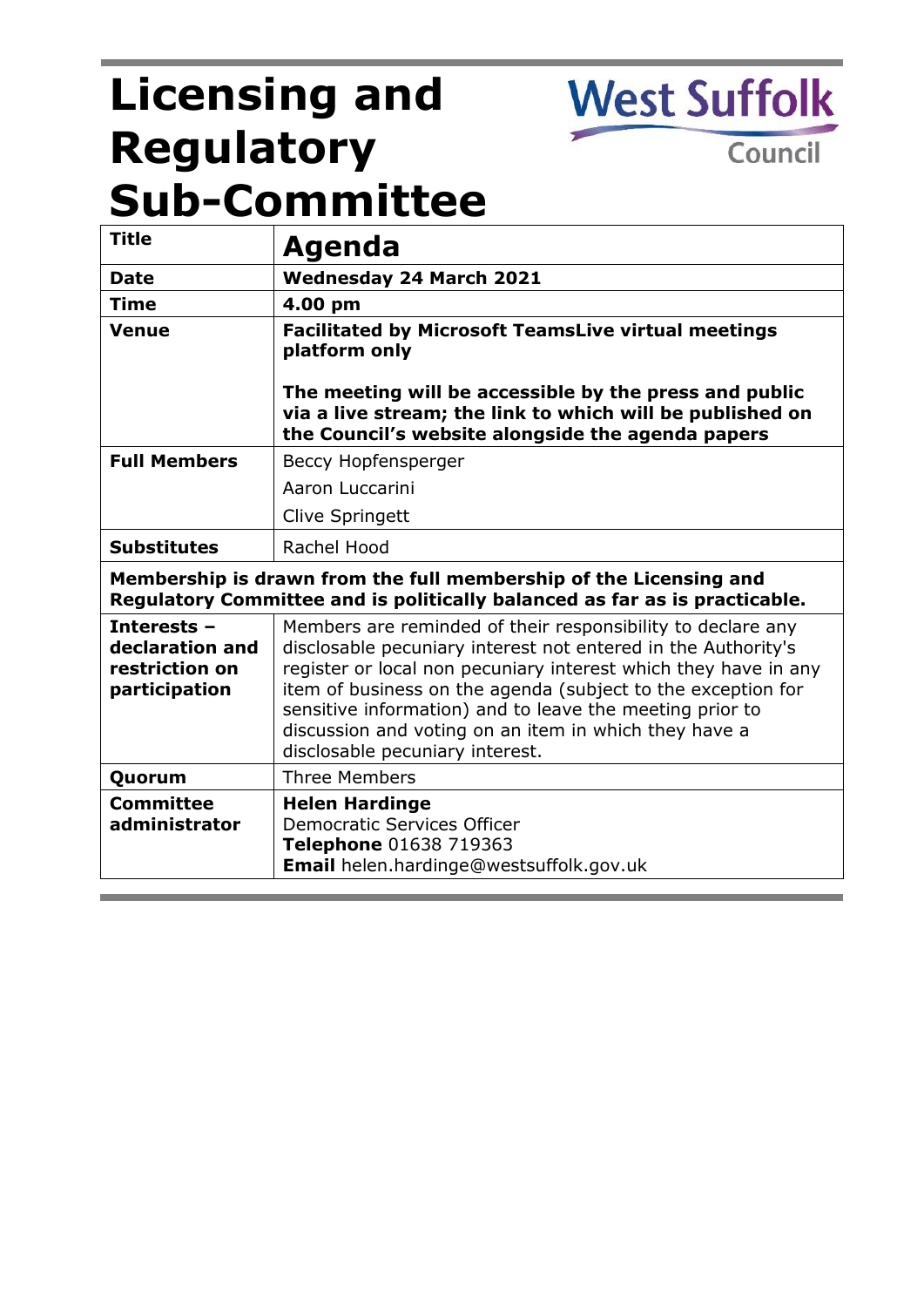

# **Hearing procedure**

### **Pre-hearing matters**

- 1. Declaration of interests
- 2. Legal Advisor will introduce members of the Hearing Panel
- 3. Legal Advisor will ask those present to introduce themselves in the following order:
	- Applicant and any person representing or assisting them (confirmation also should be given that copies of the relevant representations to be considered at the hearing have been received)
	- The officer of the licensing authority, the Democratic Services Officer and the Legal Advisor to the Hearing Panel
	- Responsible authorities that have made a relevant representation
	- Interested parties who have made a relevant representation (interested parties should confirm whether a spokesperson has been nominated and, if so identify them)
	- In the event of a review hearing, the respondent.
- 4. The Legal Advisor will ask all parties to the hearing whether they wish to withdraw their application or representation.
- 5. The Legal Advisor will ask the officer of the licensing authority to report:
	- Any requests from a party to the hearing for permission for a witness to appear in support of their representation. Any such requests will be determined by the Hearing Panel.
	- Any documentary or other information that a party to the hearing wishes to present. If there is any such material, the Legal Advisor will ask all the other parties to the hearing whether they consent to it being presented. If they agree, the material will be distributed. If not, the said material may not be distributed unless there are exceptional circumstances which in the Chair's opinion render it necessary and appropriate for the said material to be presented to the Hearing Panel. In this regard the Chair's decision will be final.
- 6. The Legal Advisor will invite the applicant or his representative to estimate the time required to present their case and ask questions of other parties to the hearing. He will then ask the other parties to the hearing whether they will require a longer period to present their representation and question the applicant. The Hearing Panel will determine the maximum period of time allowed for each party to put their case. This decision will be final.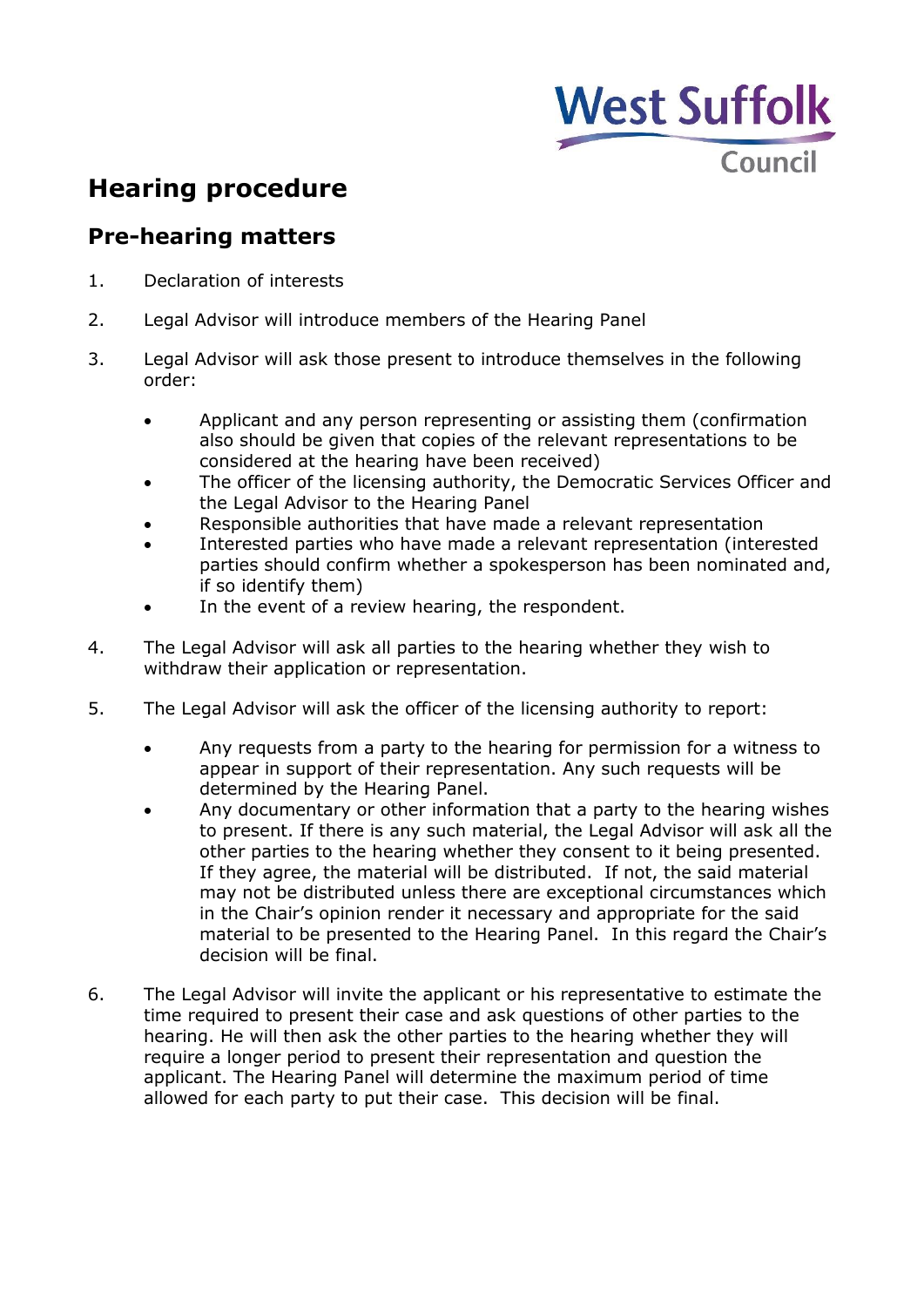## **The Hearing**

Immediately the pre-hearing matters have been dealt with the hearing will commence.

- 1. The Chair will ask the officer of the licensing authority to summarise the matter under consideration.
- 2. The members of the Hearing Panel, the applicant, and those making representations may ask questions of the officer of the licensing authority.
- 3. Starting with the applicant and, in the event of a review, concluding with the respondent, each party will exercise their rights within the identified maximum time, as follows:
	- Each party to present their case, including responding to any points of which the licensing authority has previously given notice, and call any approved witness or witnesses in support of their case.
	- If given permission by the Chair, and only through the Chair of the Hearing, each member of sub-committee, officer of the licensing authority or any party may raise questions of any other party or witness/witnesses.
	- Where a party was unable to attend by virtue of it being held virtually, the Chair shall request the Democratic Services Officer to read any written submissions received in place of an oral statement.
- 4. Starting with the applicant and, in the event of a review hearing, concluding with the respondent, each party will be asked to sum up their case.
- 5. All those present, other than the members of the Hearing Panel, their Legal Advisor and the Democratic Services Officer, will be asked to leave the meeting to allow members to determine the application.
- 6. All parties will be recalled. The Legal Advisor to the Hearing Panel will advise those present of any advice that has been provided during the determination. The Chair will then:
	- either announce the decision, together with the reasons for it if it is a Hearing in relation to an application for which the licensing authority may make its determination at the conclusion of the hearing; *or*
	- advise all the parties that the licensing authority will make its determination within five working days, in which case notification of the determination will be sent out in writing (including the rights of appeal) to all relevant parties not later than five working days after the hearing date.
- 7. In the event of the licensing authority making its determination at the conclusion of the Hearing the Chair will outline the rights of appeal. The decision and rights of appeal will also be confirmed in writing by the officer of the licensing authority forthwith.
- 8. Nothing within Paragraph 6. above will preclude a licensing authority from making its determination at the conclusion of **any** hearing, should the Hearing Panel so decide. It is entirely within the discretion of the members of the said Panel whose decision in this regard will be final.